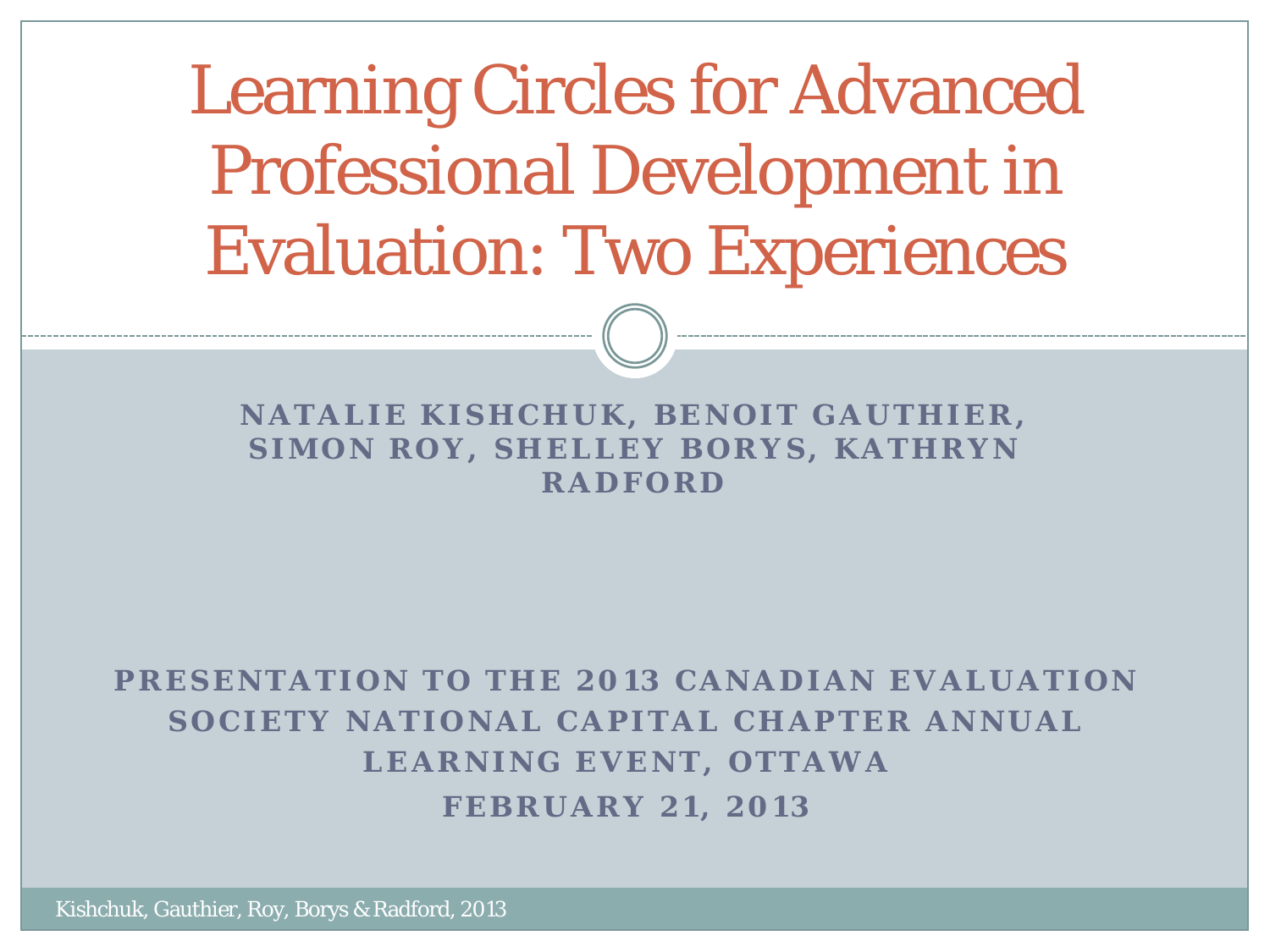## Presentation aim

2

 Report purpose, process and outcomes of a trial implementation of an alternative learning model for advanced professional development in evaluation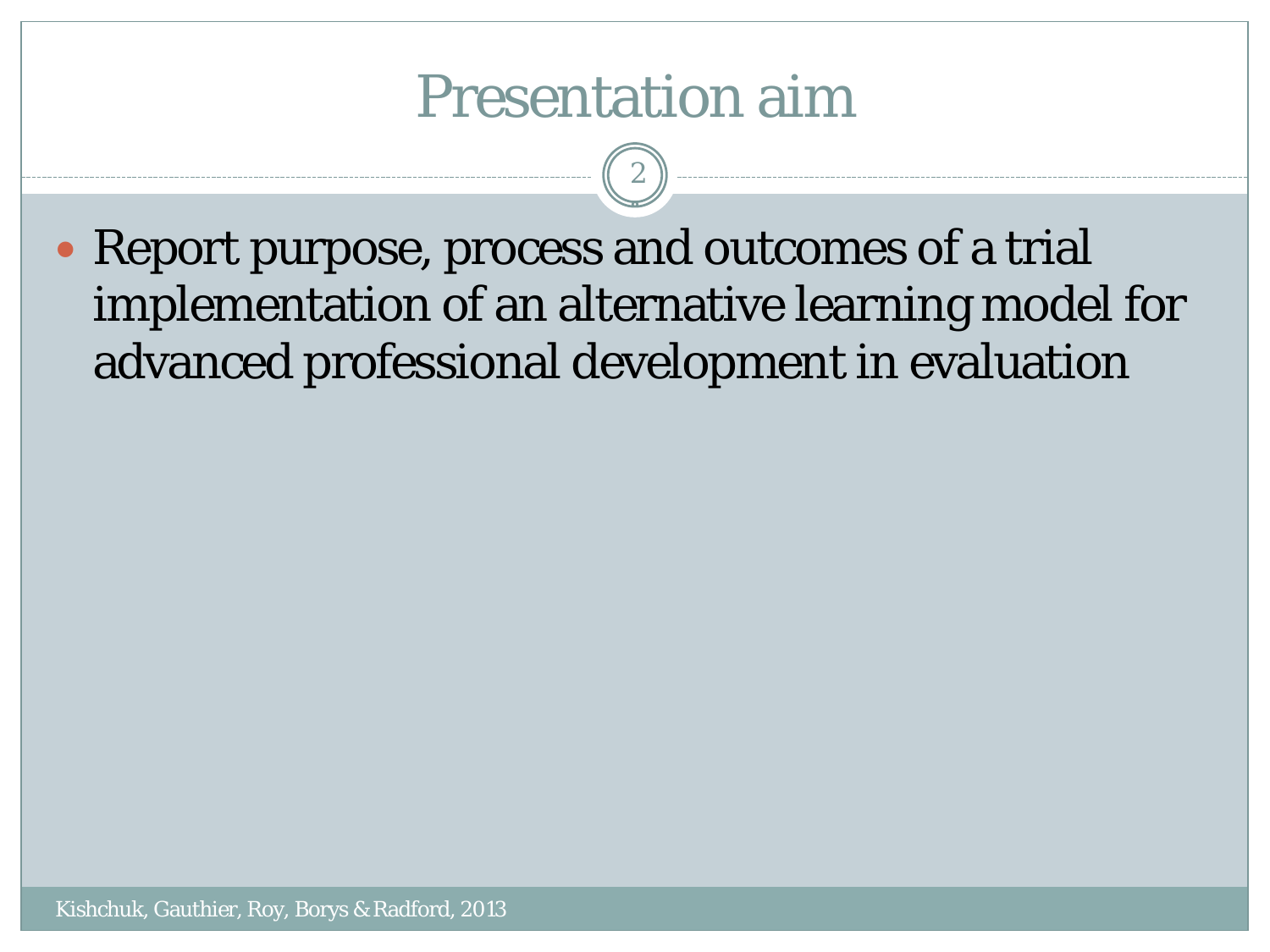# **Outline**

3

- Origins of this experiment
- Learning circles and other forms of self-directed adult learning: background
- Learning circle model adopted
- Content covered, learning achieved
- Outcomes: what we've learned about learning in learning circles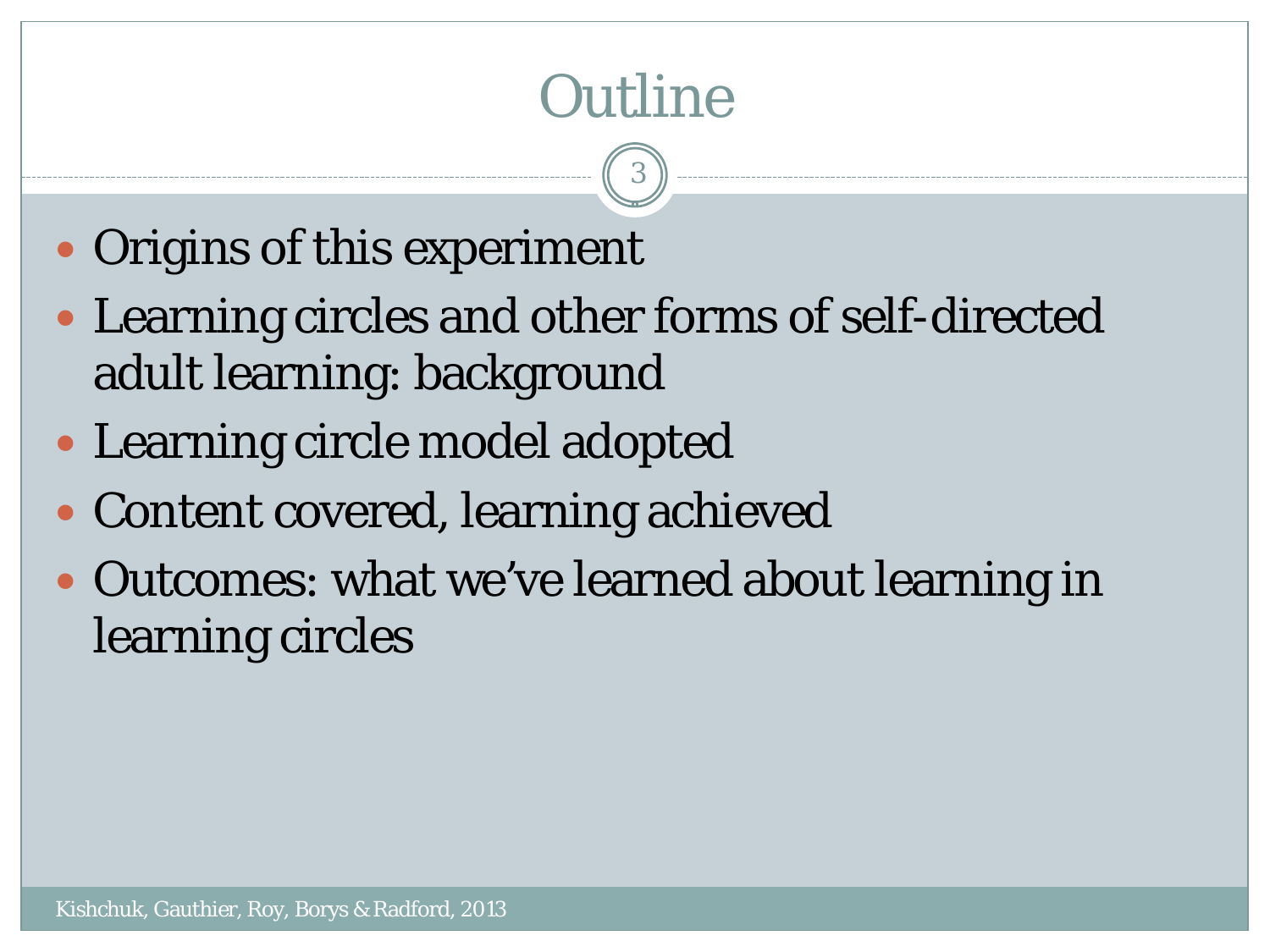# Origins of this experiment

4

 Canadian evaluators dissatisfied with opportunities for advanced training

- Gauthier et al (2006):
	- 71% of evaluation producers would like additional training in evaluation
	- 60% cite lack of availability of training on advanced topics as a barrier
	- Preferred forms of learning:
		- Professional development workshops: 69%
		- Conferences: 47%
		- Mentoring or learning from others : 36%
		- Self-directed learning : 34%
- Context of the competency maintenance requirement for the CE designation
- Suggested a need to diversify levels and forms of professional development available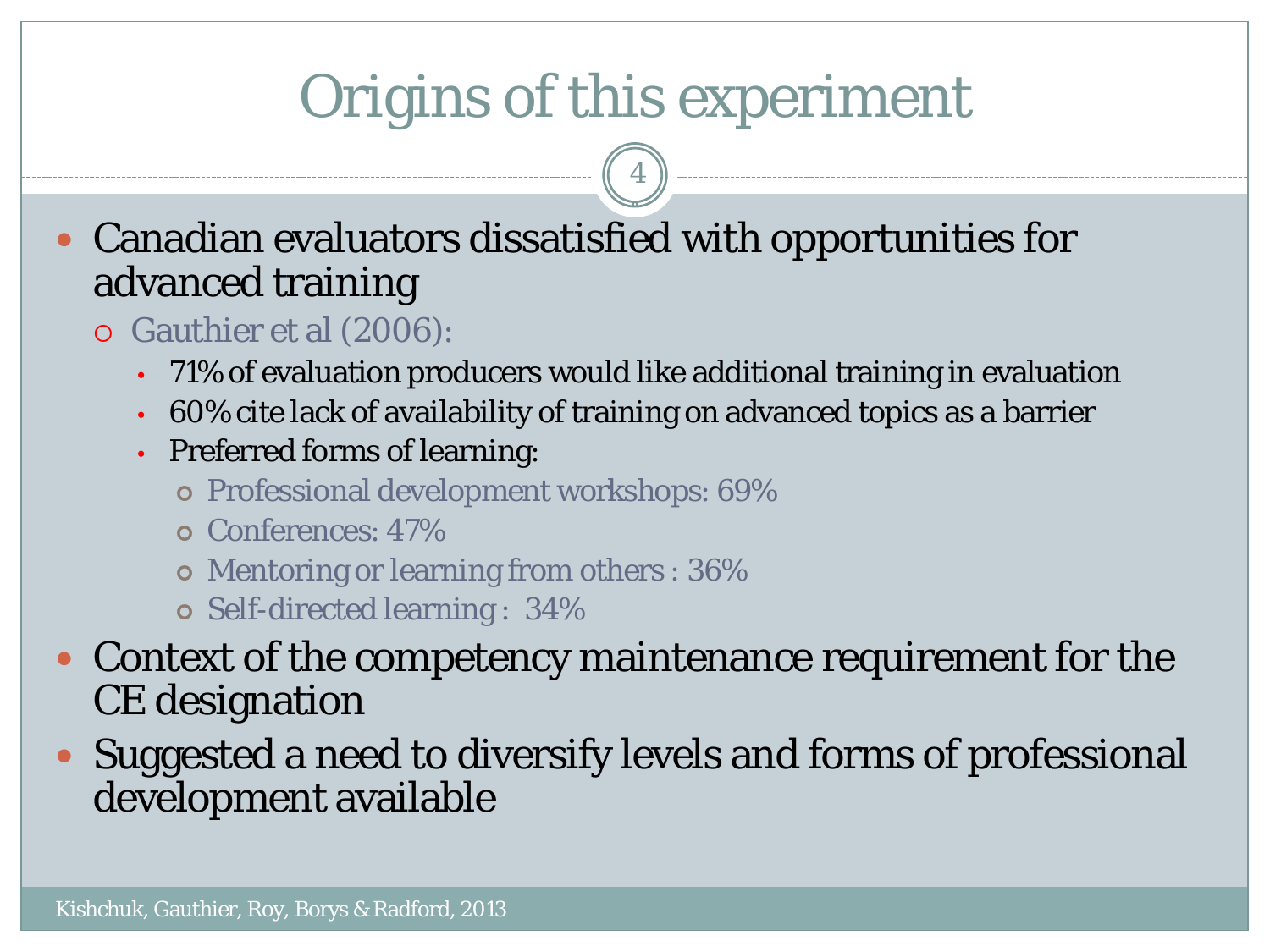# Learning Circles and other forms of self-directed adult learning

5

 Many models of self-directed learning, with two main streams:

- Self-improvement: e.g.
	- Adult education
	- Chautauquas
	- University of the Streets, Open University
	- Journal Clubs
	- Virtual learning groups
- Activist, change –oriented: e.g.
	- Popular education (Freire)
	- Study circles citizen participation
	- Quality circles work improvement groups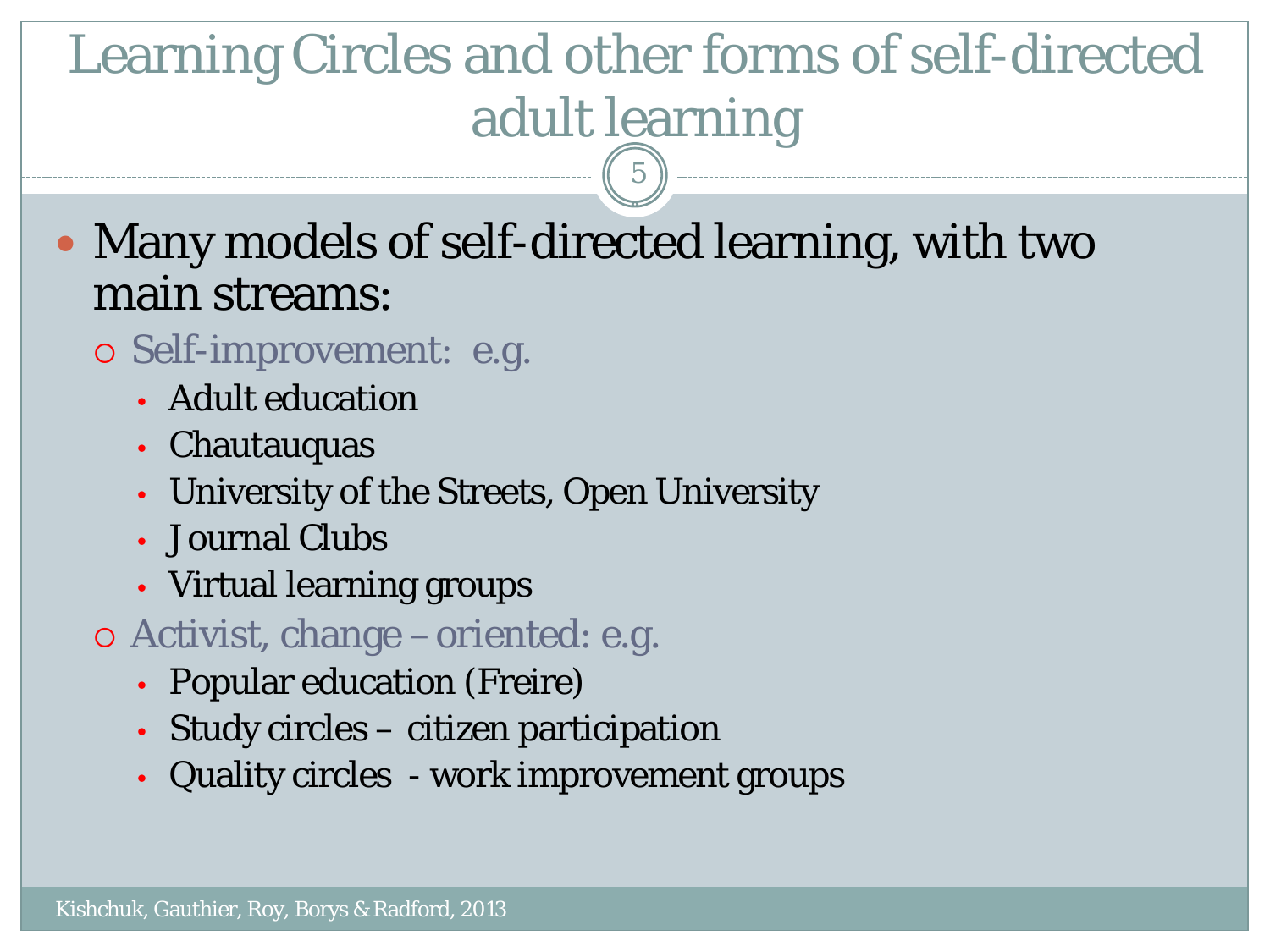# Learning Circles and other forms of self-directed adult learning

6

#### • Definition: learning circles

- bring together experienced practitioners
- in structured collaborative cycles of learning activities
- about topics of mutual interest
- drawing on external experts as required

#### Some best practices identified from the literature

- (in the midst of a lot of variations)
- o regular, anticipated meetings
- relatively small groups (5-7 mentioned)
- appropriate logistics (timing, duration, pace, etc.)
- a leader for each discussion
- summarizing findings
- ensure common objective among members (e.g. support the learning of all members)
- trust within the circle, diversity, cohesion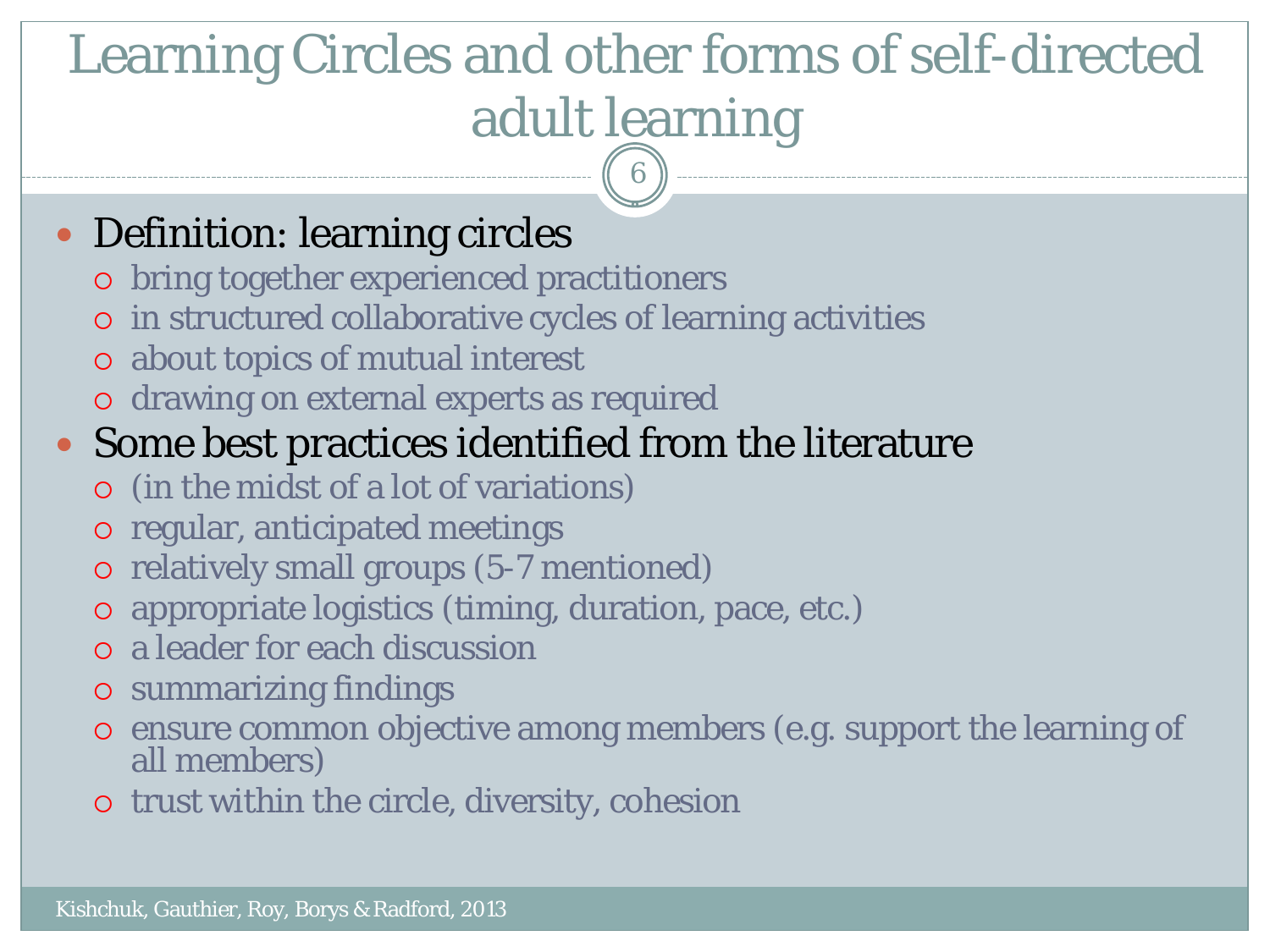# Model adopted

7

### Structure and organization of cycles

- Initial list of topics put together and updated informally
- Cycle of 6 weeks
- Revolving leadership: topic selection, identification of readings, leading discussion, leading evaluation
- Three to six articles on topic
- $\circ$  45-minute teleconference: 12:15 1:00, call in at 12:00 (for lateness and chitchat)
- Possibility of experts
- Written post-event evaluation on expectations and experience
- Dropbox shared access site for documents and notes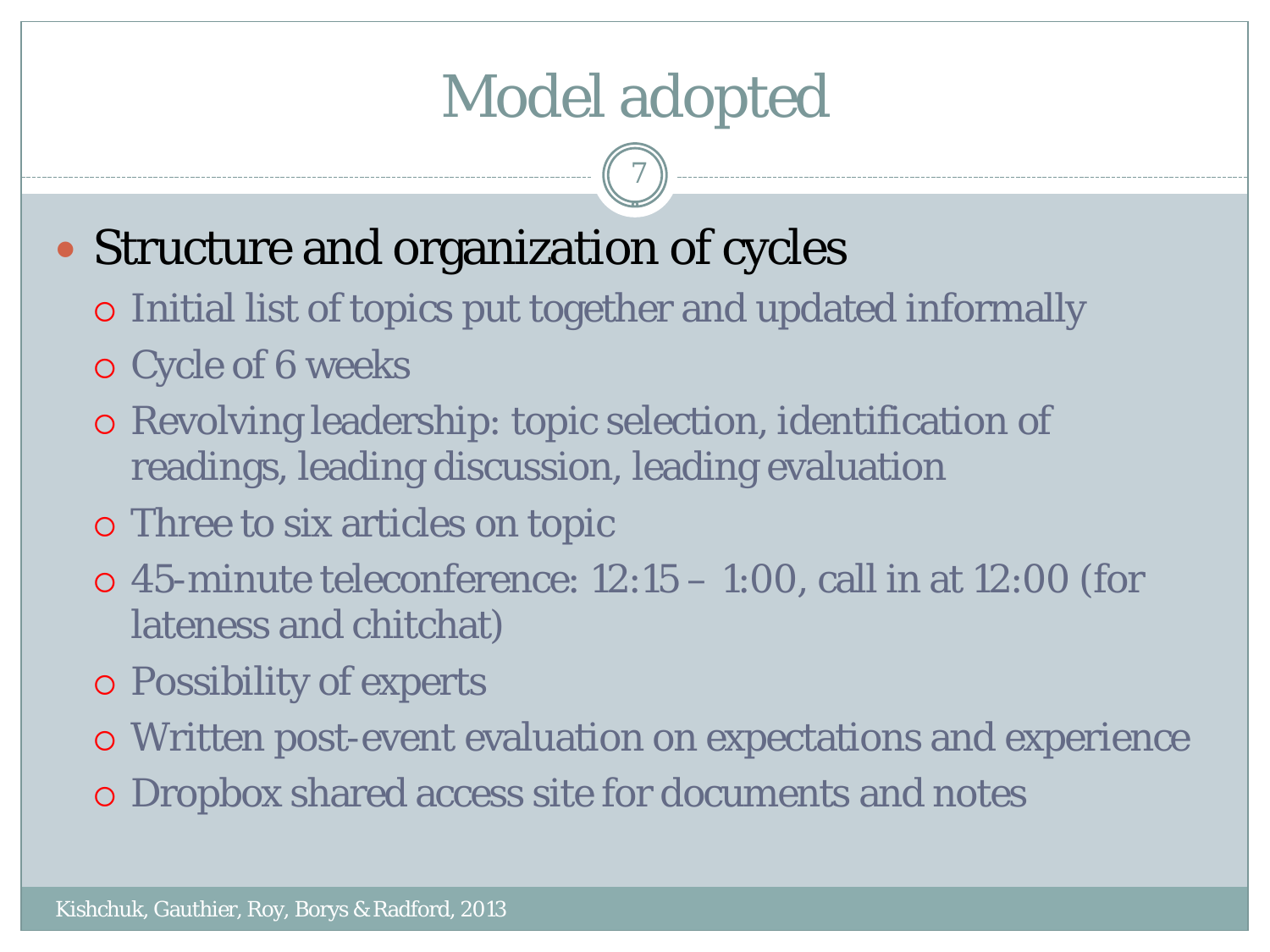# Model adopted

8

### • Preparation

- Leader sends out study questions with readings, at least 4 weeks ahead of session
- Each member studies the material and prepares own answers

### Actual session

- Leader presents readings briefly, addresses questions
- Discussion on questions, implications for practice, wrap-up
- Follow-up assessment by e-mail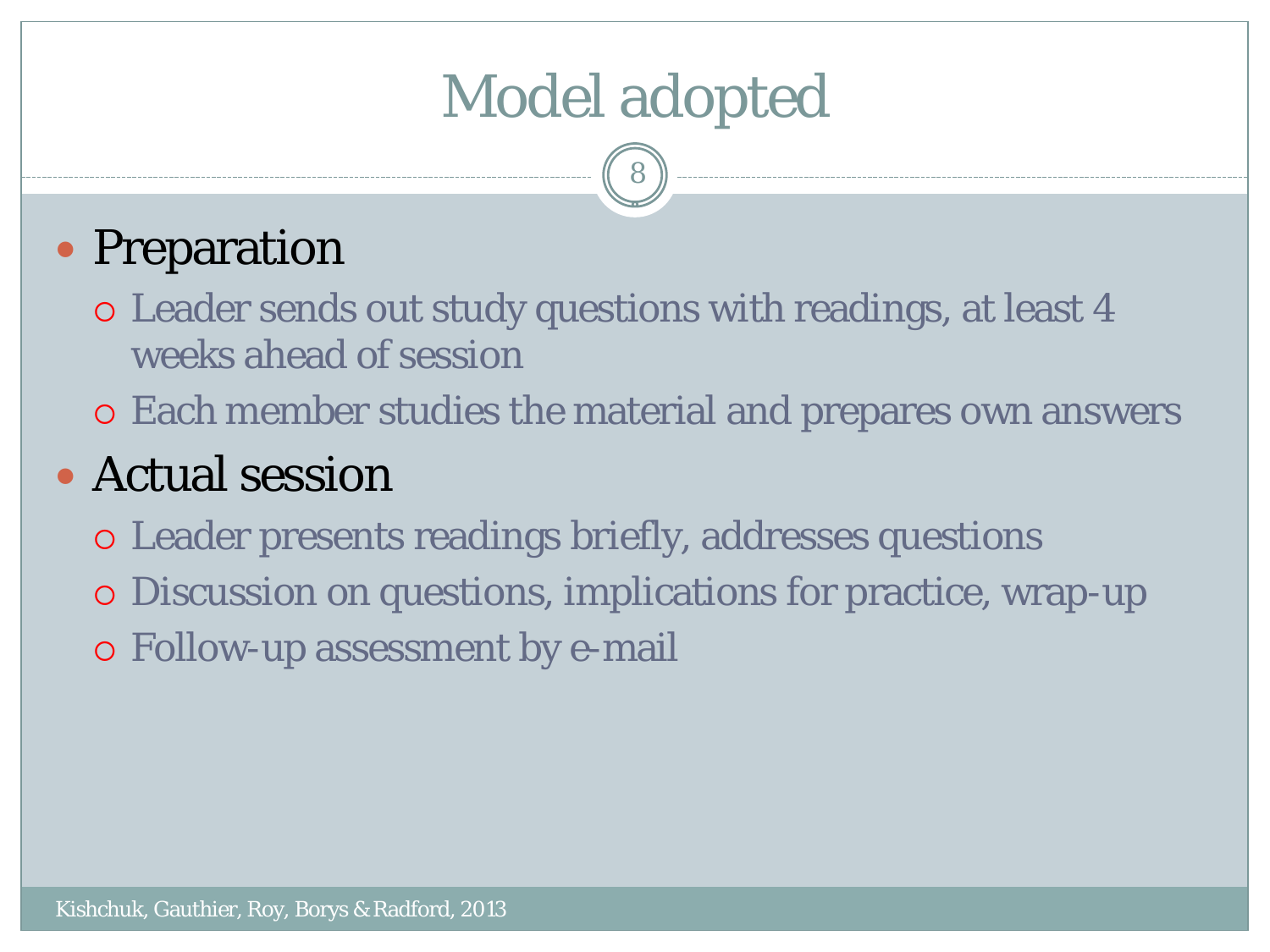# Model adopted

9

## • Underlying principles

- Address a need for advanced training
- Feasibility for busy people
- Mutual responsibility for each others' learning
- Enough homogeneity to share interest (e.g. evaluation culture, seniority)
- Enough diversity to avoid group-think (e.g. career context, experience, education)
- Mutual trust: an absolute prerequisite (e.g. competitive issues)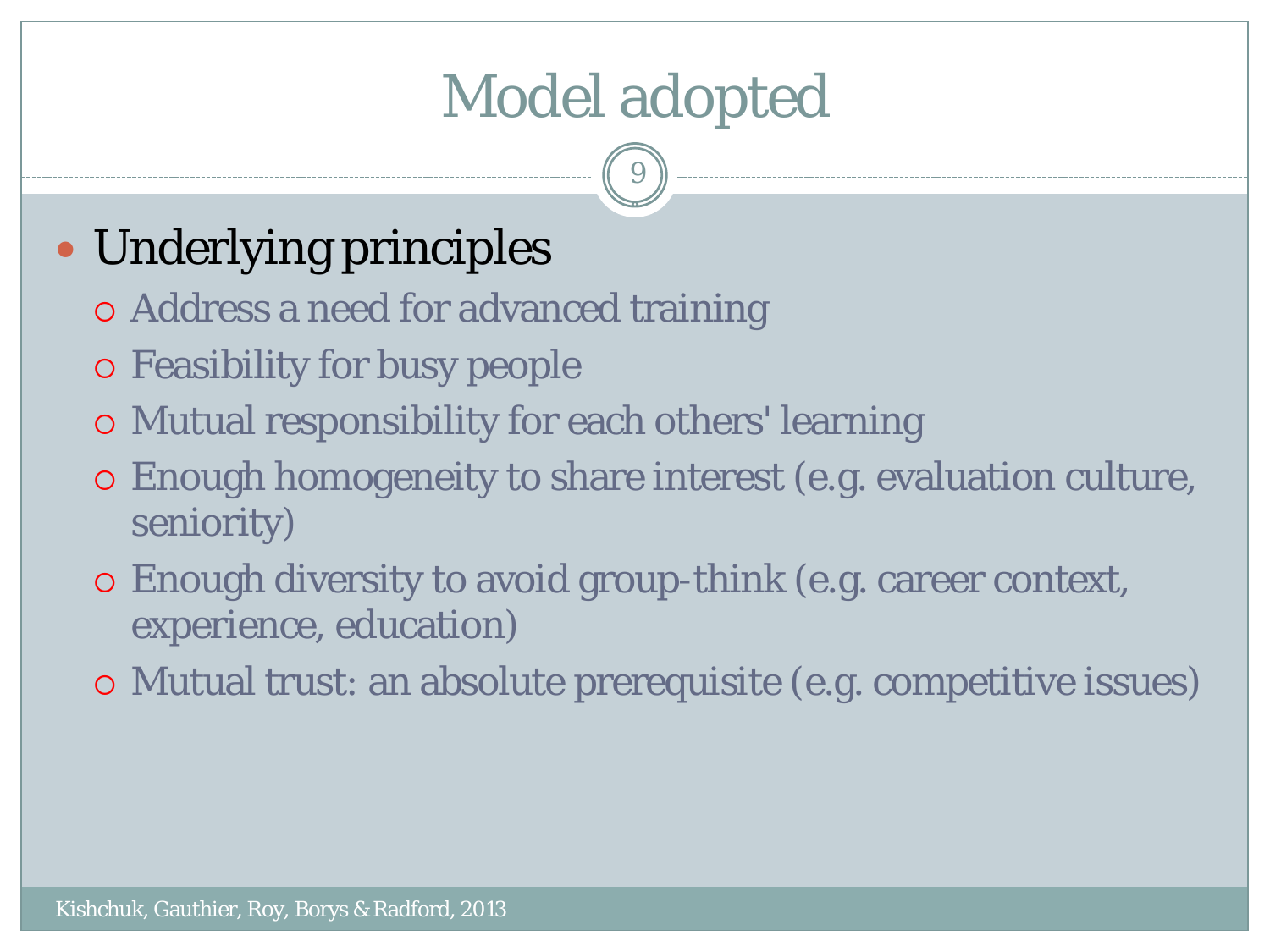10

### • Eight cycles to date

- Learning circles
- Contribution analysis
- Bibliometrics
- Value for money evaluation
- Realist evaluation
- Ethical systems in evaluation
- o Systems thinking in evaluation
- Emergent evaluation design

### • Based on list of 23 topics

- Based on suggestions from LC members
- Spreadsheet used as selection making tool (LC members scored level of interest on topics on list)
- Most selected because at least one LC member felt a knowledge gap could realistically expect that at least one member would learn something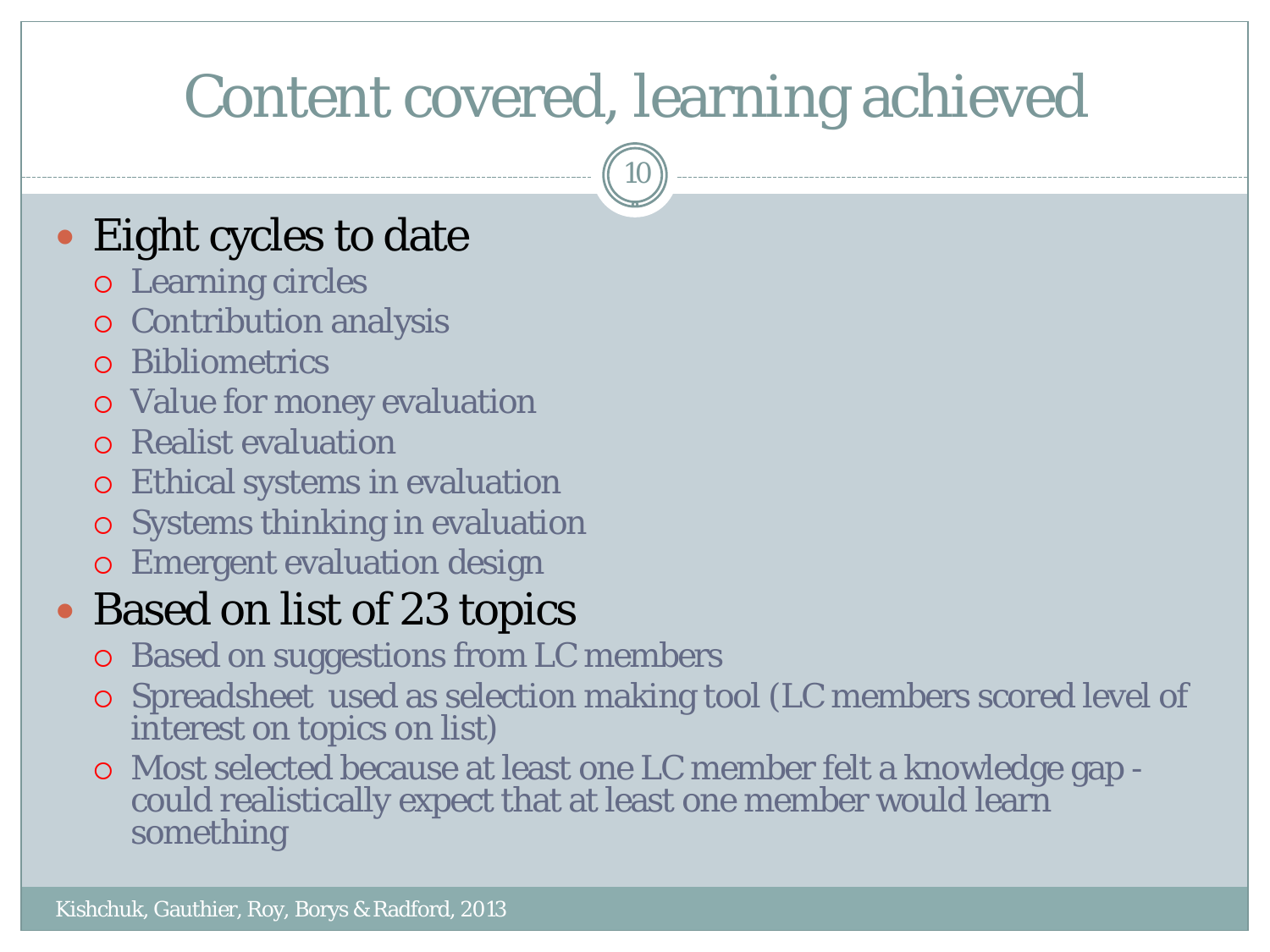11

### So did we learn?

Depended on where the LC member started from

- All admit learning at least something from each session
- Four broad categories of learners identified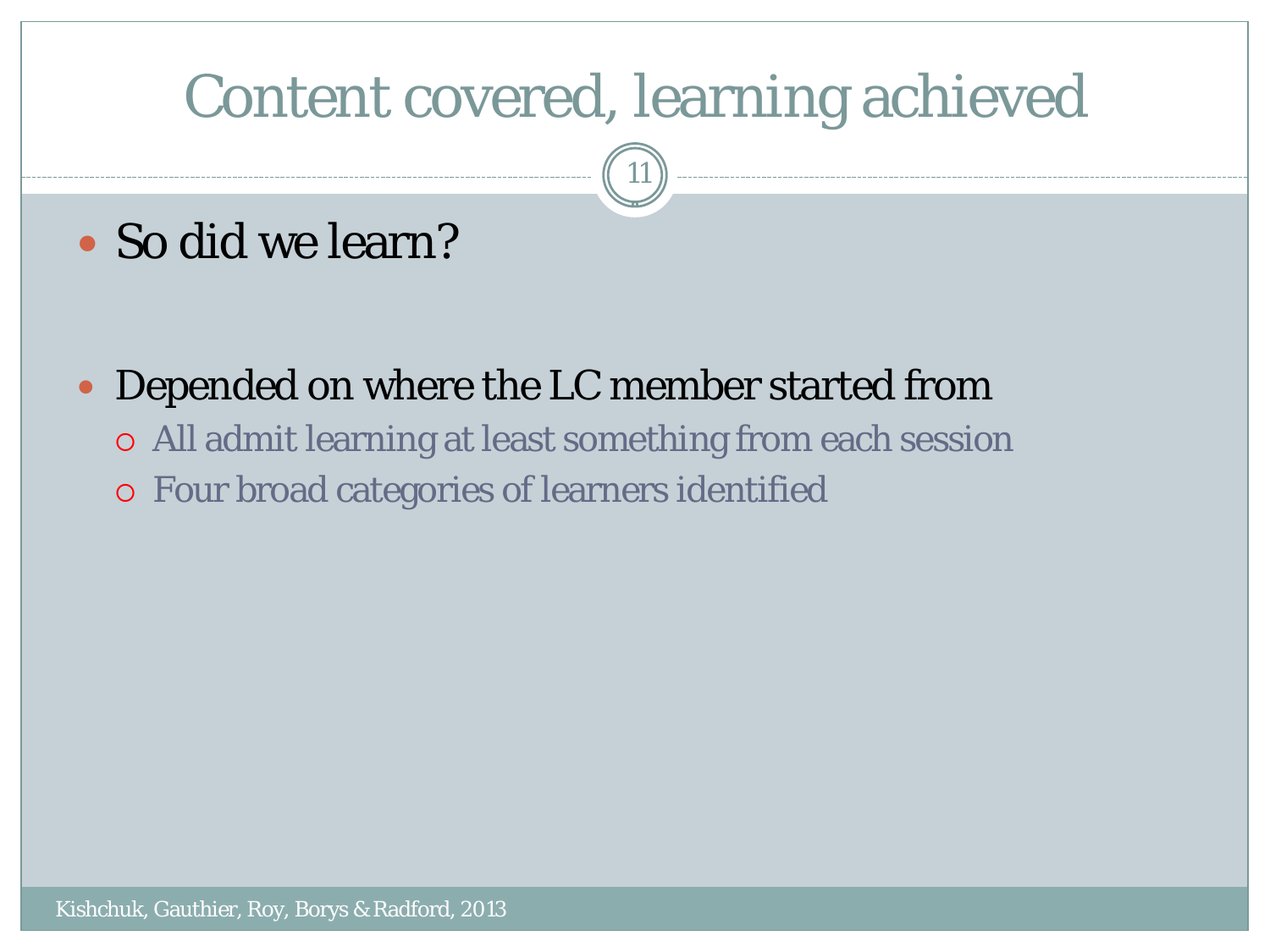12

#### **High learners**:

- Those who thought they did not know about the topic and who agree that they did learn
	- Now have an opinion about it,
	- Know more about what knows/doesn't know
	- Can express views about it, could manage a project involving it, etc.
	- But probably did not acquire practical skills because did not involve an actual practice

#### **Comforted learners**:

- Those who thought that did not know anything and realized that they knew more than they thought through their own personal experience/knowledge.
	- Provided a sense of comfort about their state of knowledge in general, and that they could talk about the topic with a certain level of confidence.
	- Discussion is important, especially when they realize that they were not the only ones to have that feeling.

#### **Refreshed-knowledge learners**:

- Those who thought they knew about something, and found the experience a good refresher.
	- Learning circle work forced the catch-up with the literature, adding confidence.
	- Discussions also added value added by providing different views on a topic.

#### **Disgruntled or non-learners:**

 (Possible, but not admitted to!) Those who learned nothing or very little from a session and expressed dissatisfaction with it.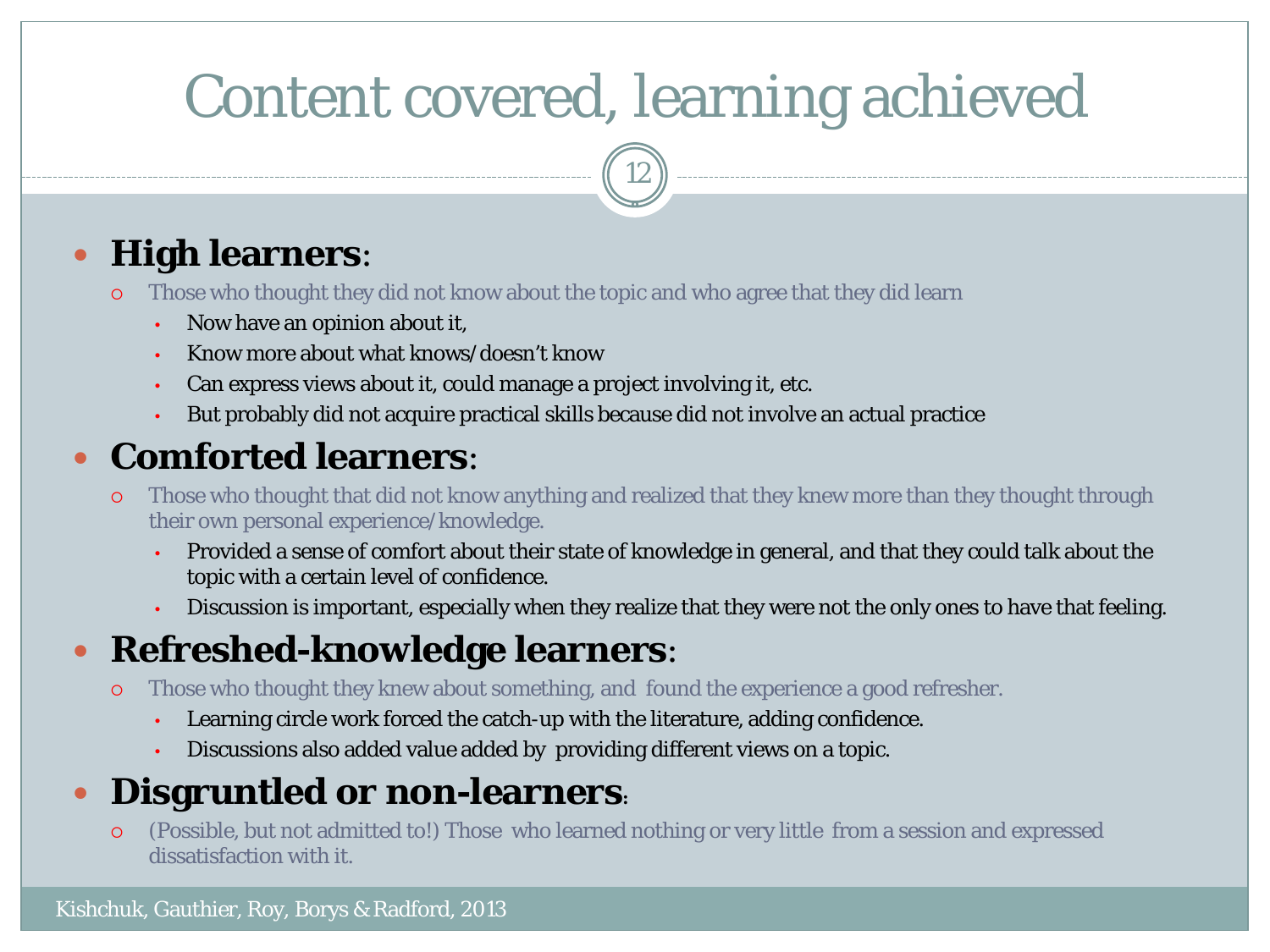

|                      | 1:<br><b>Learning</b><br><b>circles</b> | 2: Contri-<br><b>bution</b><br>analysis | 3: Biblio-<br>metrics | <b>4: Value</b><br>for<br>money | 5: Realist<br>evalua-<br>tion | <b>6: Ethical</b><br><b>systems</b> | 7:<br><b>Systems</b><br>thinking | 8:<br><b>Emergent</b><br>design |
|----------------------|-----------------------------------------|-----------------------------------------|-----------------------|---------------------------------|-------------------------------|-------------------------------------|----------------------------------|---------------------------------|
| Participant A        | High                                    | Comforted                               | High                  | Comforted                       | <b>Comforted</b>              | High                                | Comforted                        | <b>Refreshed</b>                |
| <b>Participant B</b> | High                                    | Comforted                               | <b>Refreshed</b>      | High                            | Comforted                     | High                                | Comforted                        | Refreshed                       |
| Participant C        | High                                    | <b>Comforted</b>                        | High                  | Refreshed                       | High                          | Comforted                           | <b>Refreshed</b>                 | <b>Refreshed</b>                |
| Participant D        | High                                    | High                                    | High                  | Refreshed                       | High                          | <b>Comforted</b>                    | <b>Comforted</b>                 | <b>Refreshed</b>                |

 Balancing learning results among all members is important.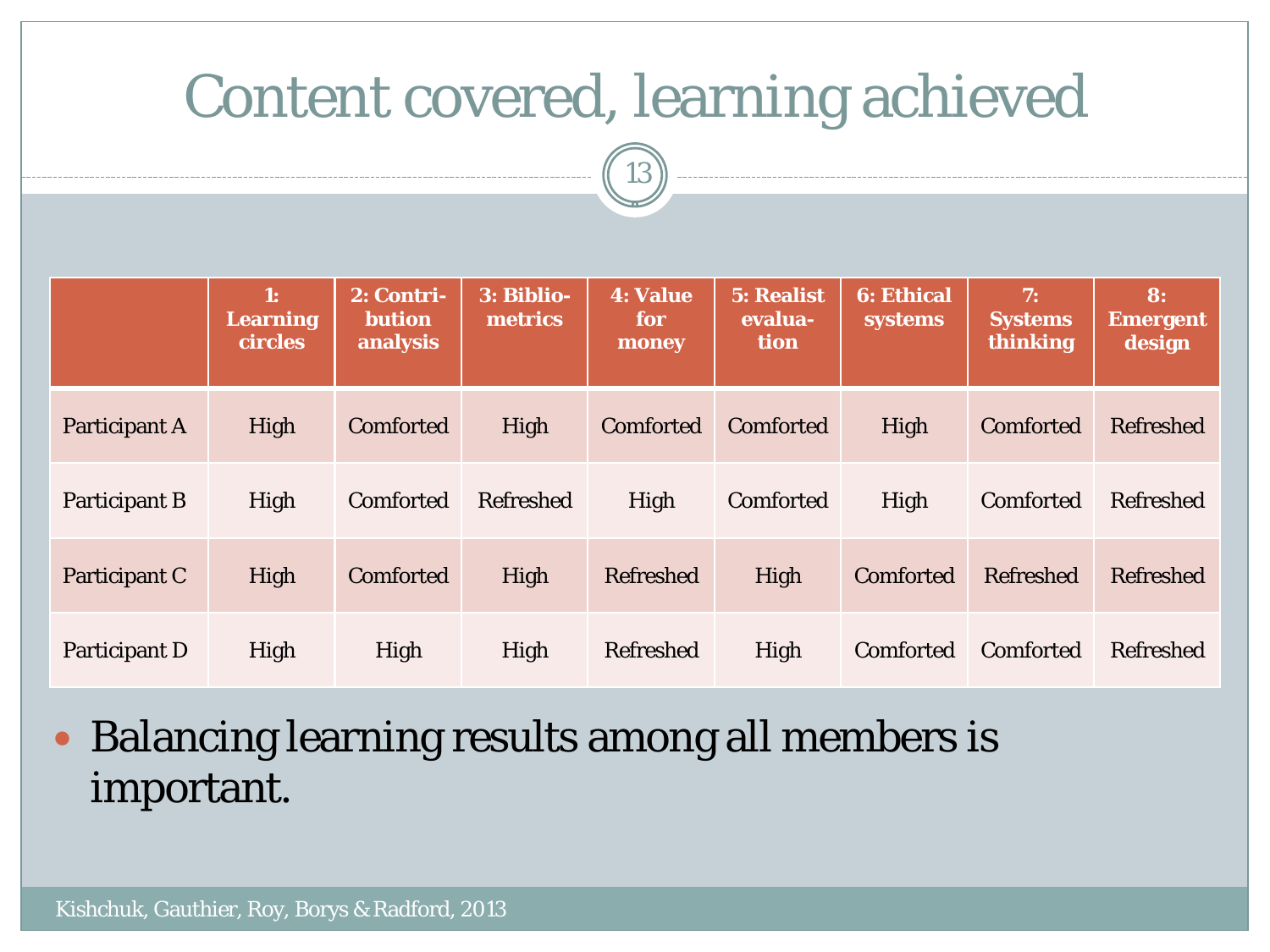## **Outcomes**

14

 Was this experiment successful for advanced professional development? YES

Advantages over other forms

- Easy/accessible, low-cost, flexible
- Shared responsibility
- Greater time investment than just reading:

 Each spent 2-4 hours preparing for each cycle, plus more time for leader

A luxury rarely self-afforded

- More interactive than a webinar or seminar
	- Access to a wealth of examples from others' experiences
- Professionally stimulating, over and above new content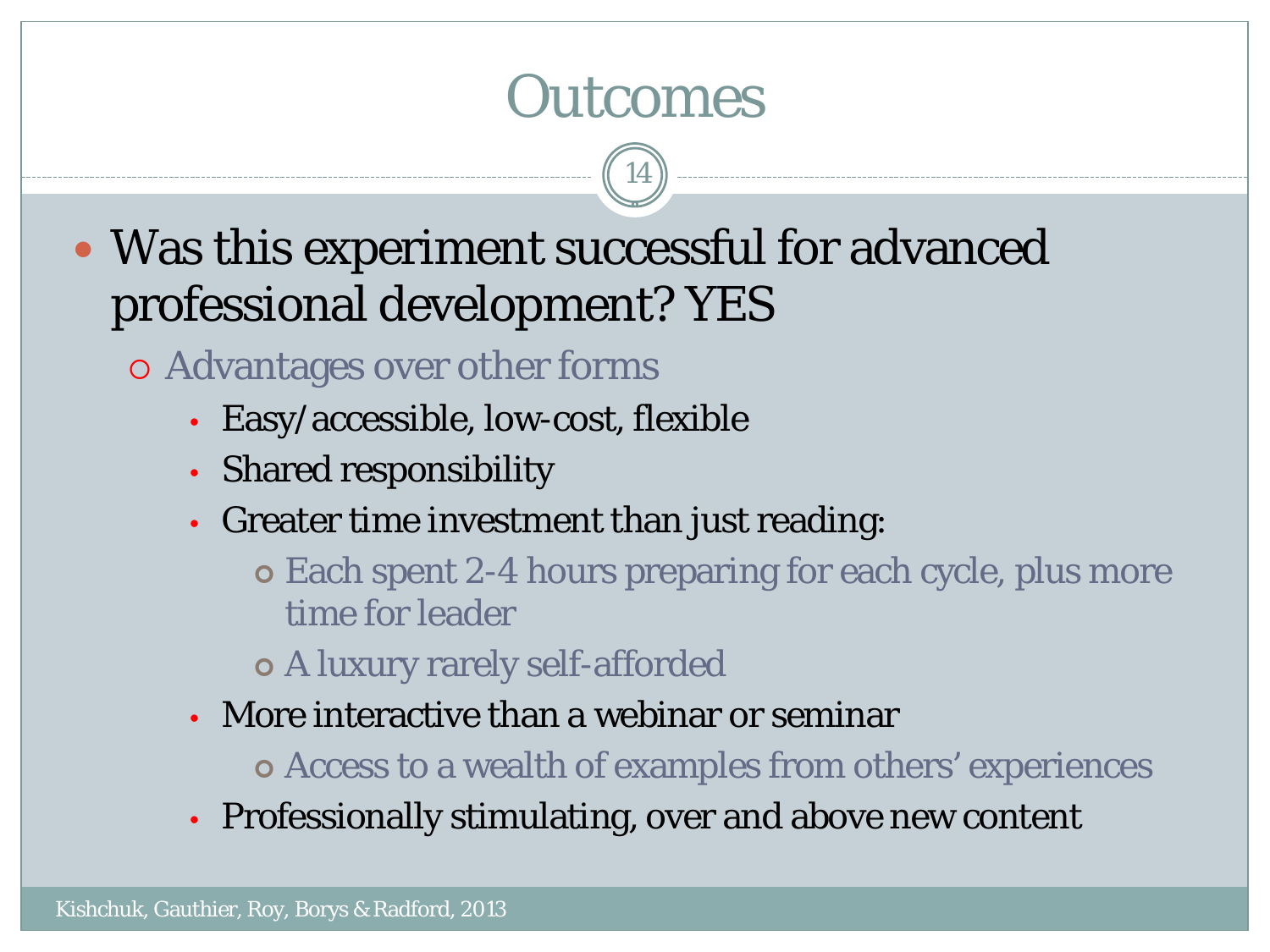# **Outcomes**

15

- Making the "someday" pile the "today" pile
	- With a busy evaluation practice, tend to only read what is necessary, when it is necessary
	- With the learning circle, have a systematic process for working through professional literature (before it is "necessary")

#### Impacts on evaluation practice

- e.g., recognition that we should be paying more attention to cost questions
- Immediate relief of guilt plus sense of satisfaction from reducing the "someday" list

#### • Increased confidence in evaluation practice

- Additional models or techniques to incorporate into practice
- But also, validation that our practices are not as vulnerable as we may have thought because we hadn't kept up with our reading
- Plus, readings take us up to a point of knowing enough about particular topics to be able to identify where we might want or need to learn more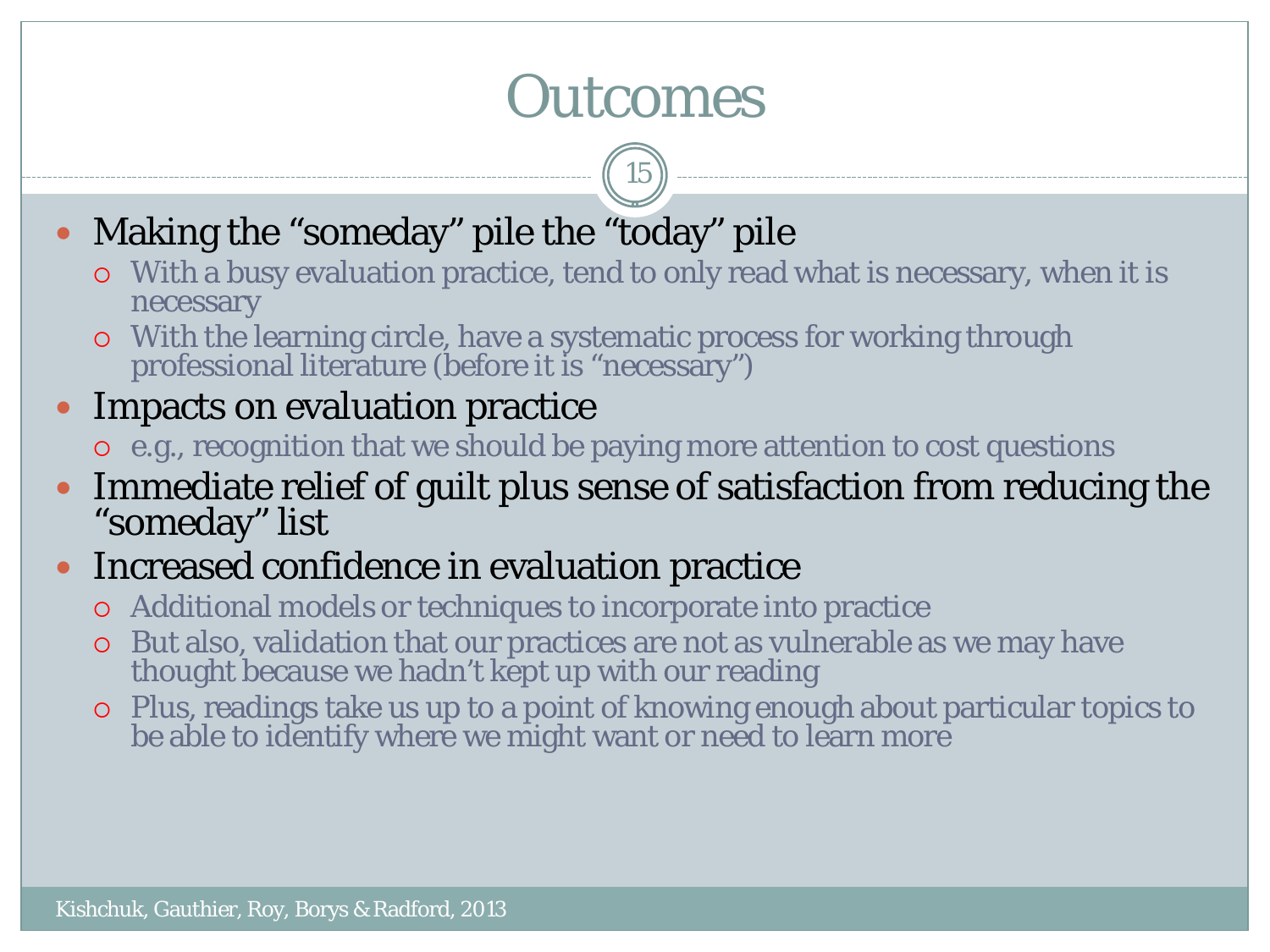## **Outcomes**

16

### Disadvantages and caveats

- Our group has long history of successful collaboration: would it work as well among people who don't know each other as well?
- Homogeneity is a potential concern; it facilitates the process but perhaps limits the discussion
- 2-3-4 articles is not exhaustive: choice is important
- Small group could lead to issues if schedules are difficult and people cancel
	- Hasn't been an issue for our circle though (in fact, might be a motivating factor)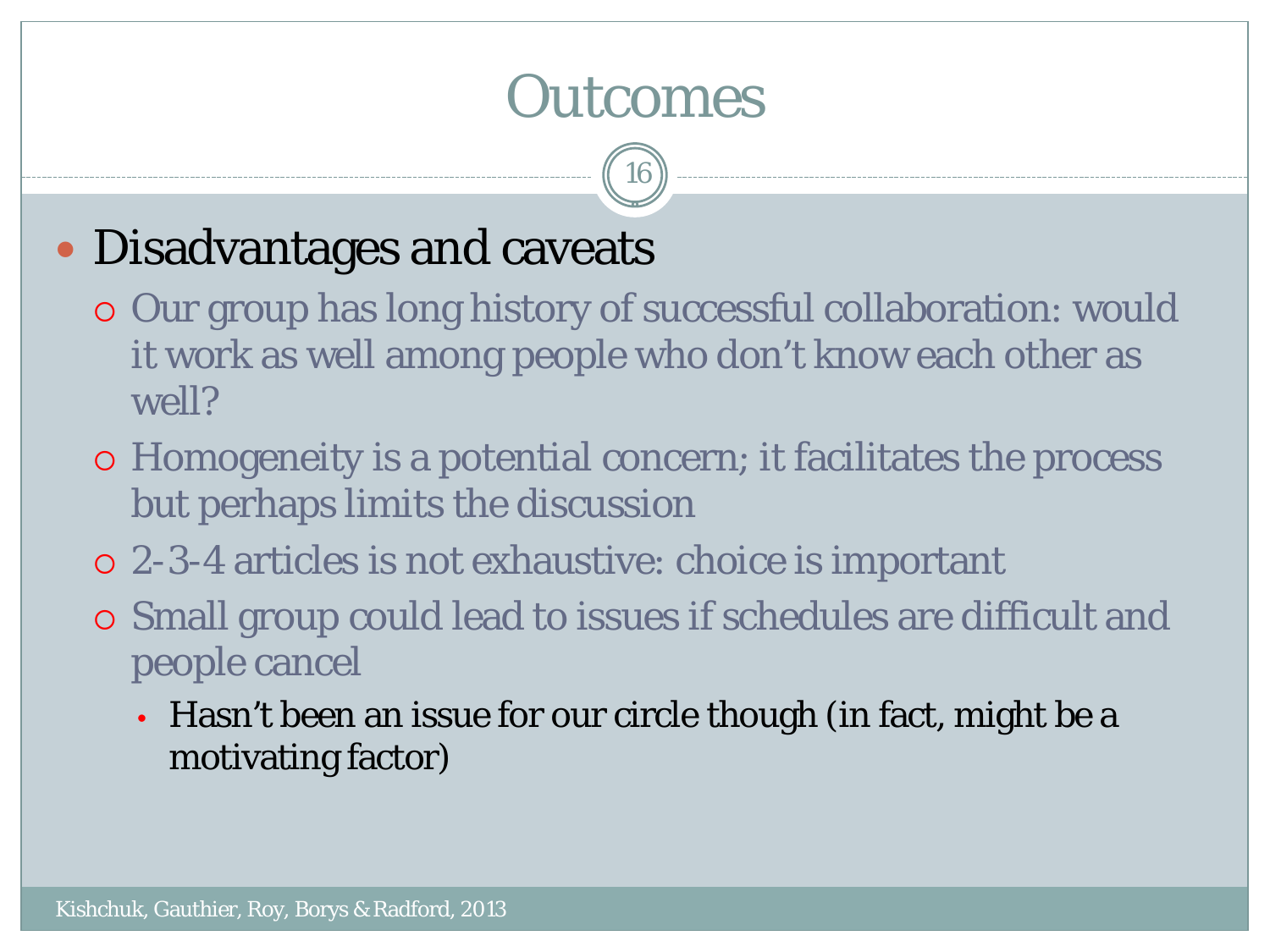## Where to next?

17

### We intend to continue

- Documenting our process so we continue to learn about it Practice note for CJPE
- Acceptability of learning model for CE credits?
- Expansion to other "cells" (other evaluator learning circles), other domains (other content areas such as health, environment, federal government, etc.)?
- Sharing of reading lists to facilitate broader professional development
	- Development of a Web site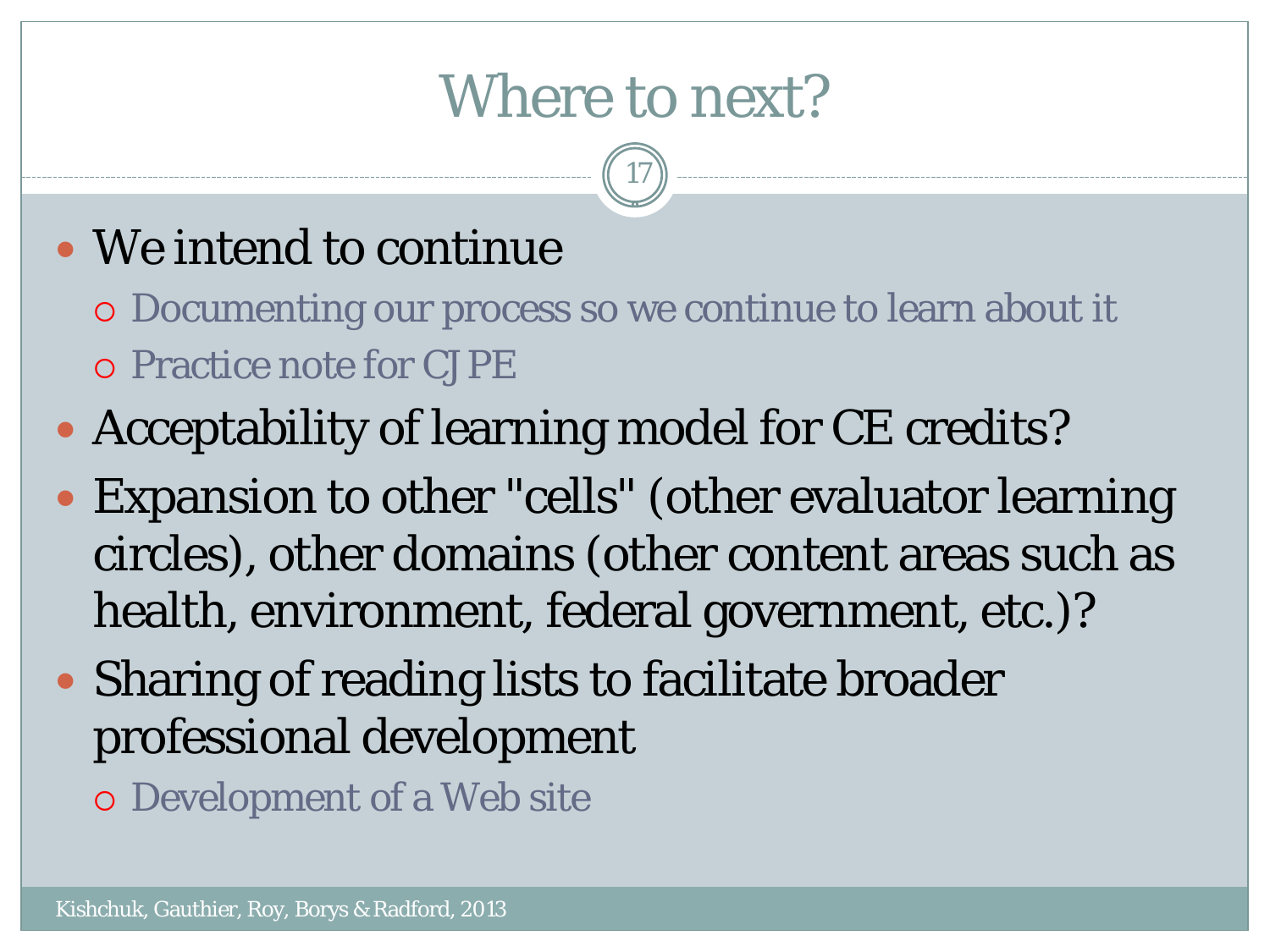# A second experience: background

18

## • Kathryn Radford

- Graduate Certificate in Program Evaluation, University of Ottawa, August 2012
- Audit and Evaluation, Industry Canada

## Learning Circles

- CES Annual Conference 2012 Halifax, group dinner
- Unable to attend session, asked for PPT
- Made a commitment to Benoit and Shelley to try to put together a group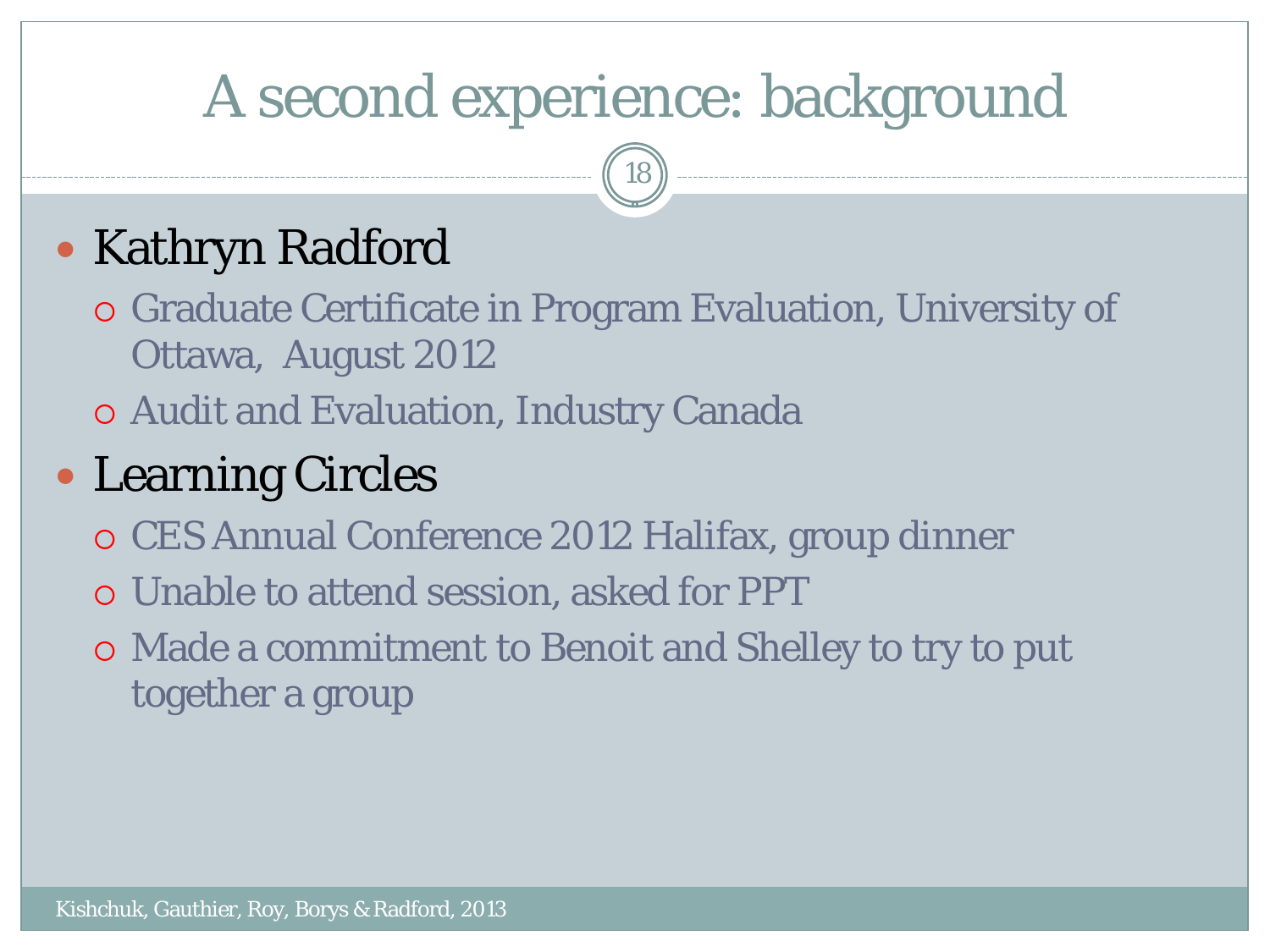## A second experience: putting it together

19

- 3 colleagues from Graduate Certificate Program
- Had worked together before Had won the 2010 CES Student Case Competition
- Sent them Learning Circle PowerPoint
- Almost instant buy-in
- First meeting a couple of weeks later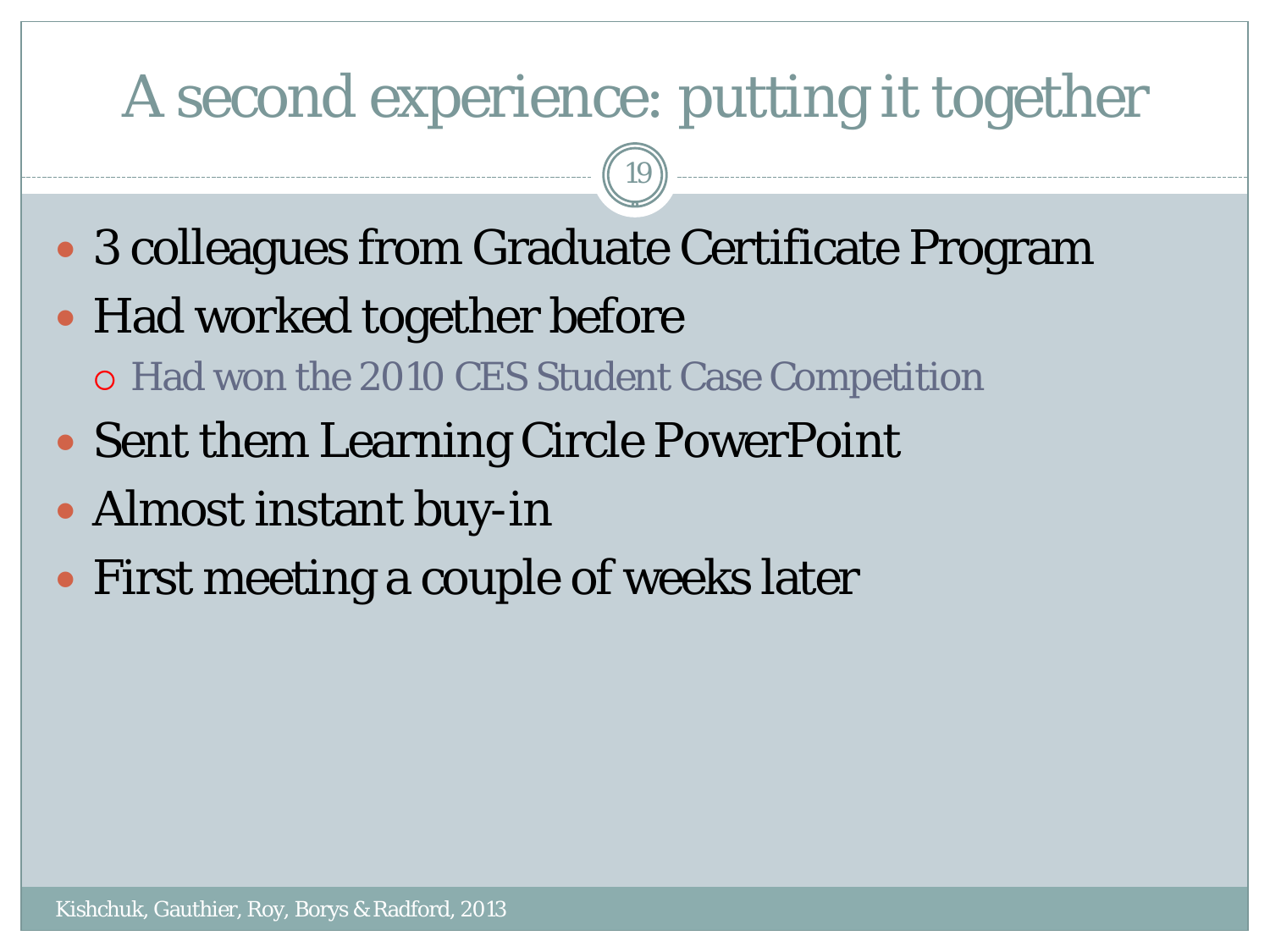# A second experience: how we work

20

### • Preparation

- Leader sends out readings about 2 weeks in advance
- All members read and prepare a short reflection that could include:
	- questions/comments that arise
	- our own experience with topic or anecdotes heard from others
- Quotations from the readings that could generate discussion
- Send reflections to all members, by morning of session, earlier if possible

### Actual Session

- Short round table
- 45 minute discussion, using reflections to feed discussion
- Close discussion with synopsis of learning outcomes
- Confirm next topic, leader and date for session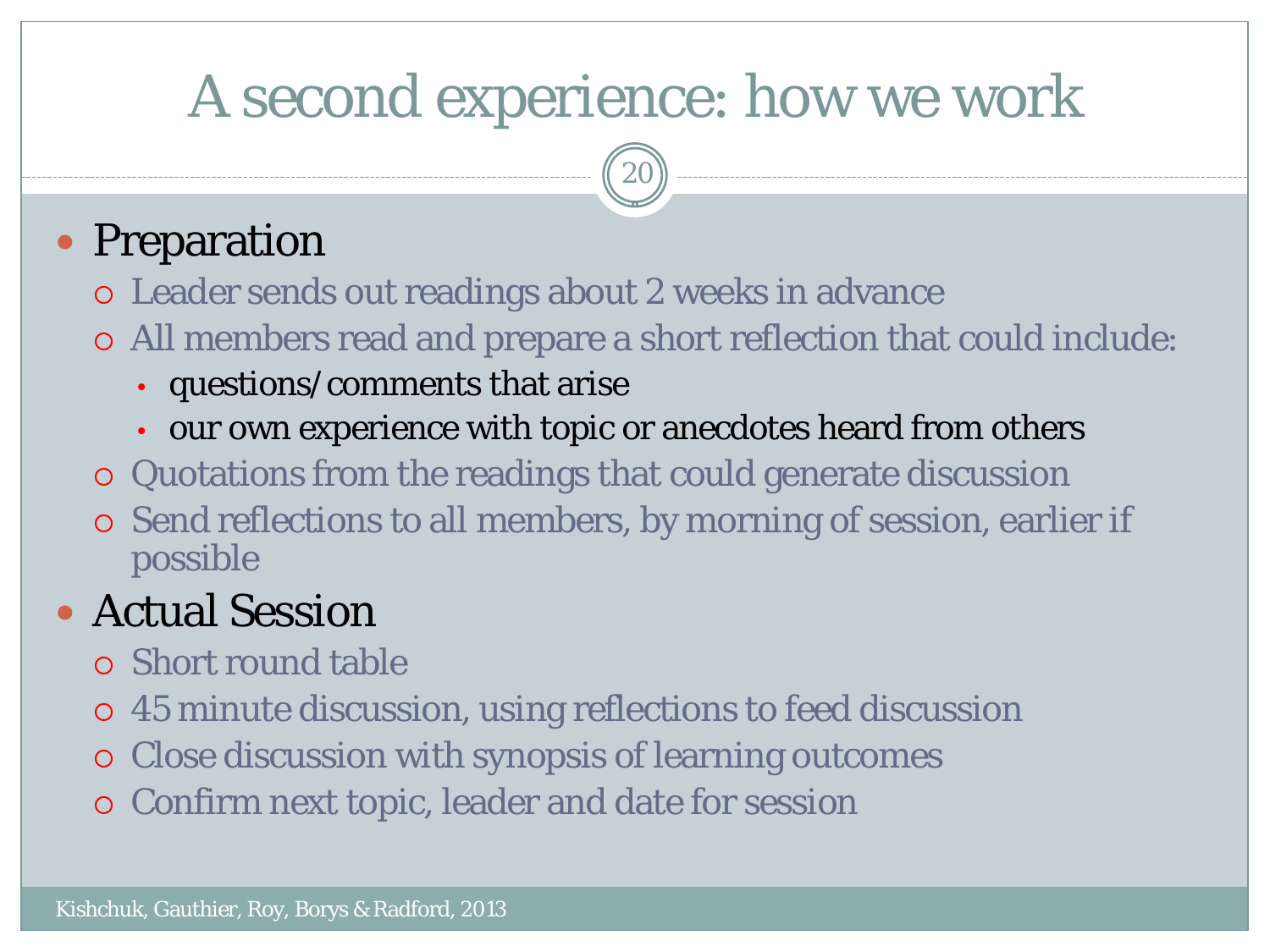## A second experience: results

21

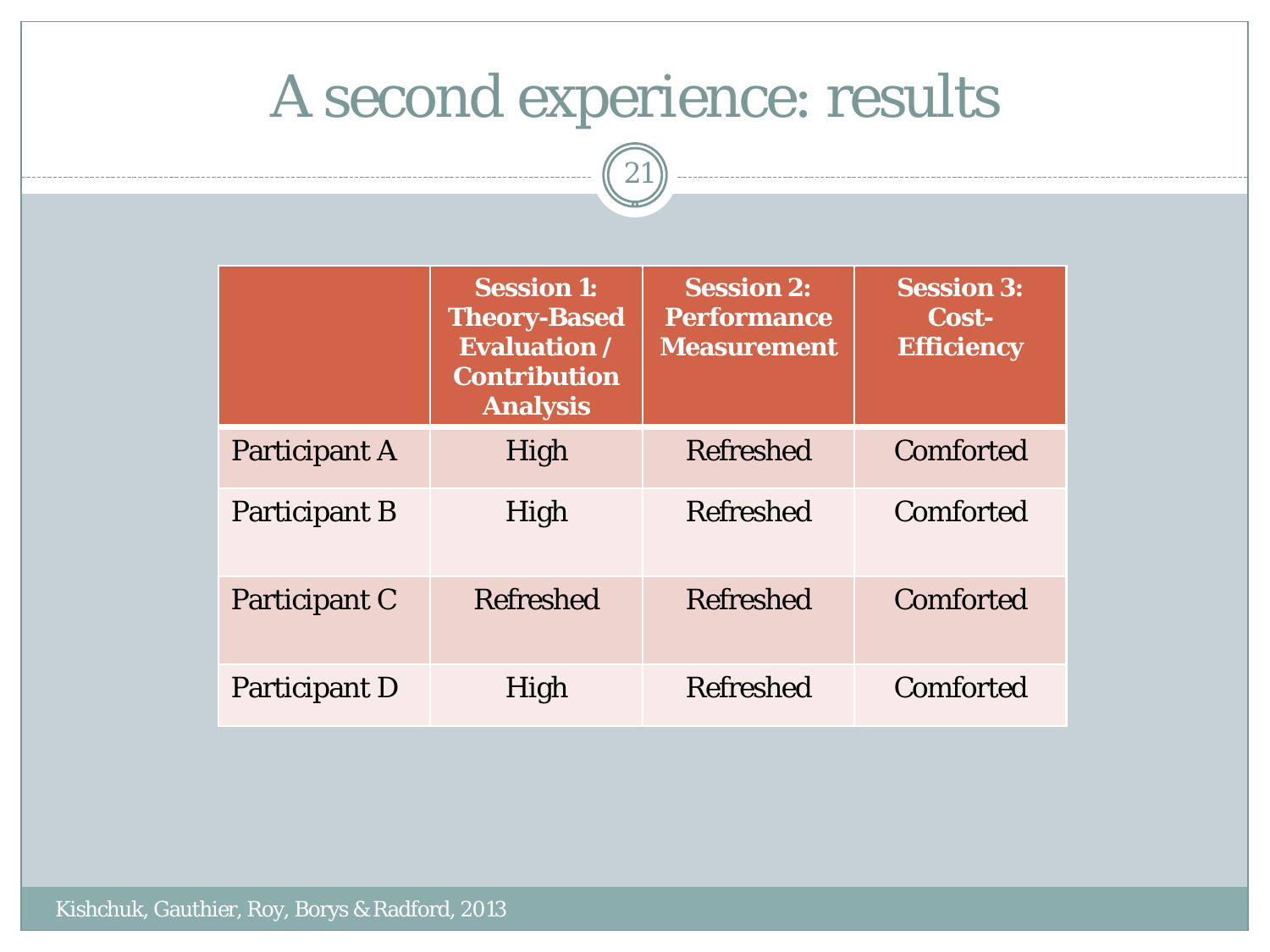## A second experience: impressions

22

### • Members are very positive

#### Member 1

- Immediately appealing idea.
- Felt frustrated by not being able to keep abreast.
- Lack of time at work and of motivation at home.

#### Member 2

- Learned new things and refreshed.
- Newly published documents and literature.
- Sharing ideas with colleagues.
- Writing task very useful.

#### Member 3

- Time investment not onerous.
- Included as part of my formal annual learning plan.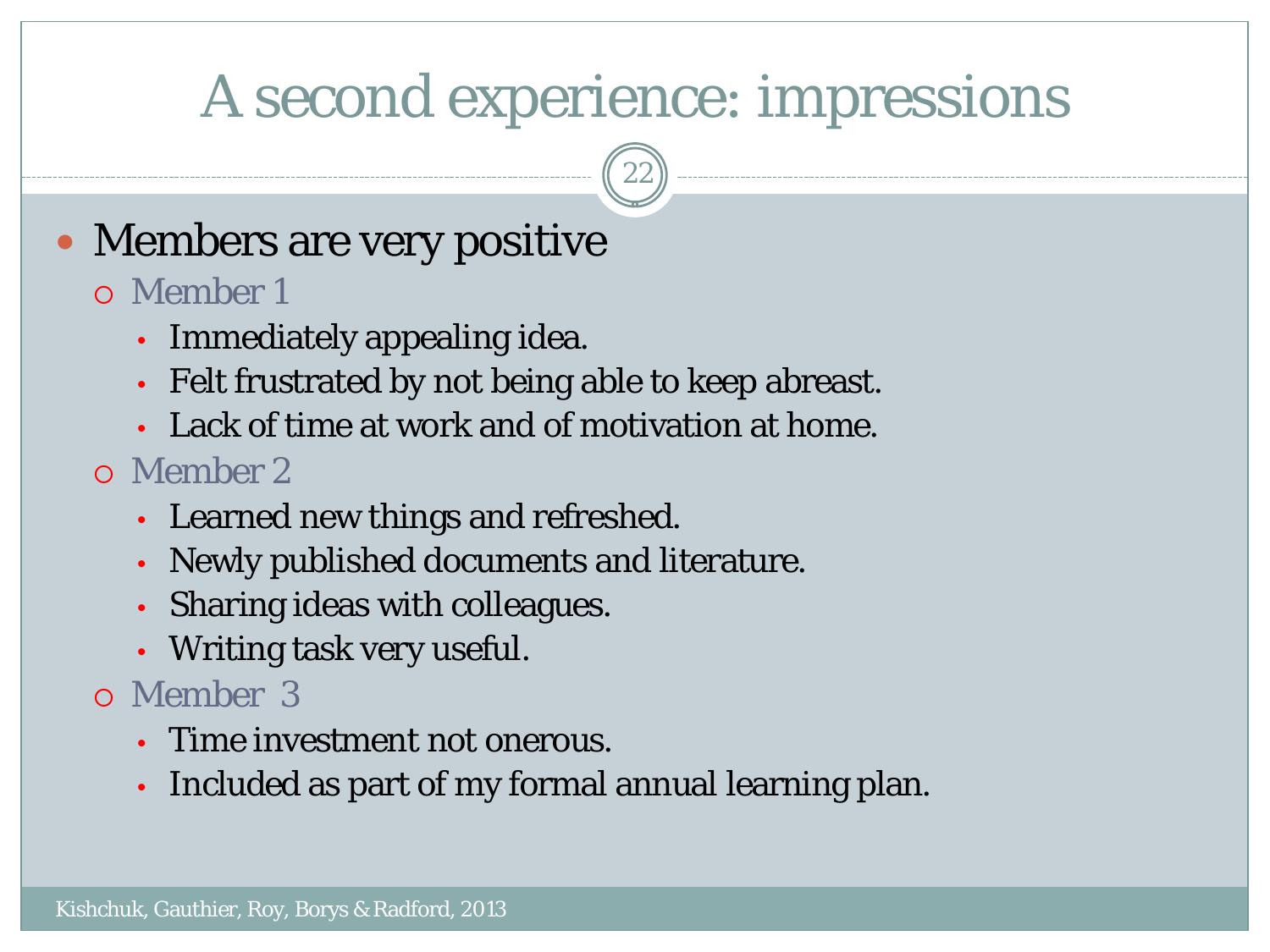# A second experience: points to ponder

23

## Challenges

- Some articles not easily available
- Need access to teleconference services
- Scheduling

### Improvements?

 Satisfied with current process but interested in hearing about other groups